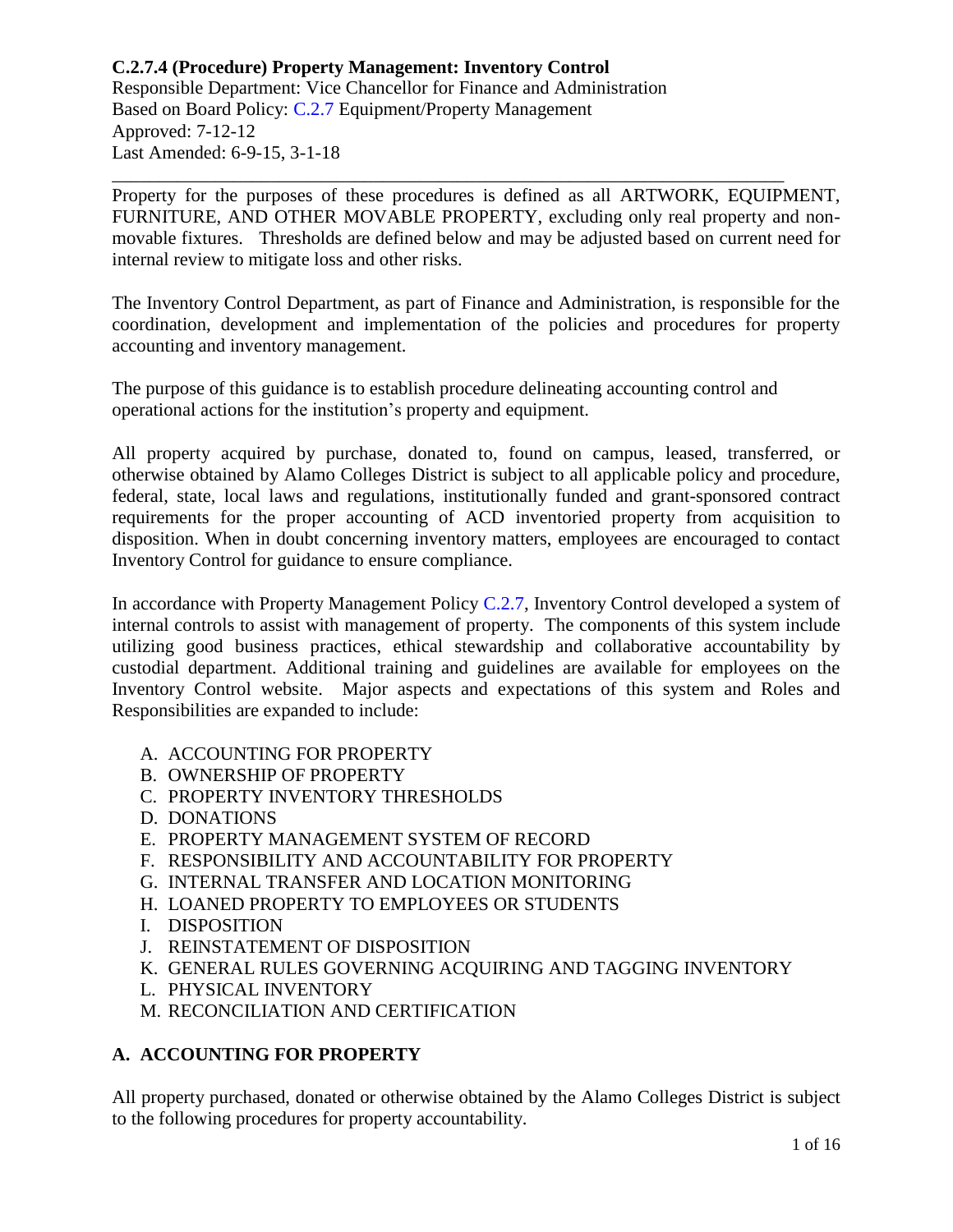The life cycle begins on the date the property is acquired and received and must be accounted for, documented and safeguarded until its disposition. Asset history and supporting documentation will be preserved for all property records. All property will be acquired by one of the methods below:

\_\_\_\_\_\_\_\_\_\_\_\_\_\_\_\_\_\_\_\_\_\_\_\_\_\_\_\_\_\_\_\_\_\_\_\_\_\_\_\_\_\_\_\_\_\_\_\_\_\_\_\_\_\_\_\_\_\_\_\_\_\_\_\_\_\_\_\_\_\_\_\_

- 1. Purchase by requisition, \*PCard, Construction Contractor, lease, trade-in or other means coordinated through the purchasing system.
- 2. Donation/Gift must be approved by the Board of Trustees, documented and coordinated through DSO's Institutional Advancement Office.
- 3. Transfers from other local or state entity must be coordinated through Purchasing.

## **\*Pcards should not be used for purchasing inventoried items unless there is an immediate need for business purposes that could not otherwise be planned.**

# B. **OWNERSHIP OF PROPERTY**

All property described above is owned by Alamo Colleges District (ACD) and custodial stewardship responsibility is assigned by College/District to a Property Steward by a specific department based on the primary inventory Banner Organization account. ACD has sole ownership of all equipment acquired regardless of source of funding or method of acquisition with the following exceptions:

- The federal government or other sponsor retains ownership of property furnished for the duration of sponsored contract.
- Property owned by an employee of the Alamo Colleges District and is labeled as "Property of 'Jane/John Smith (*Employee Name)'*. A date should be annotated.
- Leased Equipment Leased equipment must be labeled as "leased' with appropriate vendor contact information and must be maintained by department until contractual lease expires. Leased equipment in Alamo Colleges District's possession must be safeguarded at all times and inventoried by the Property Steward or by leasing agent until custody is returned to the vendor.

All property should be properly identified and/or labeled accordingly and safeguarded by all employees. Department custody is explained further below.

# **C. PROPERTY INVENTORY THRESHOLDS**

The inventory thresholds are offered to provide guidance; however, all the items that are assigned and tagged with an inventory barcode number will be inventoried and required to be made available to account for by the department during any inventory review.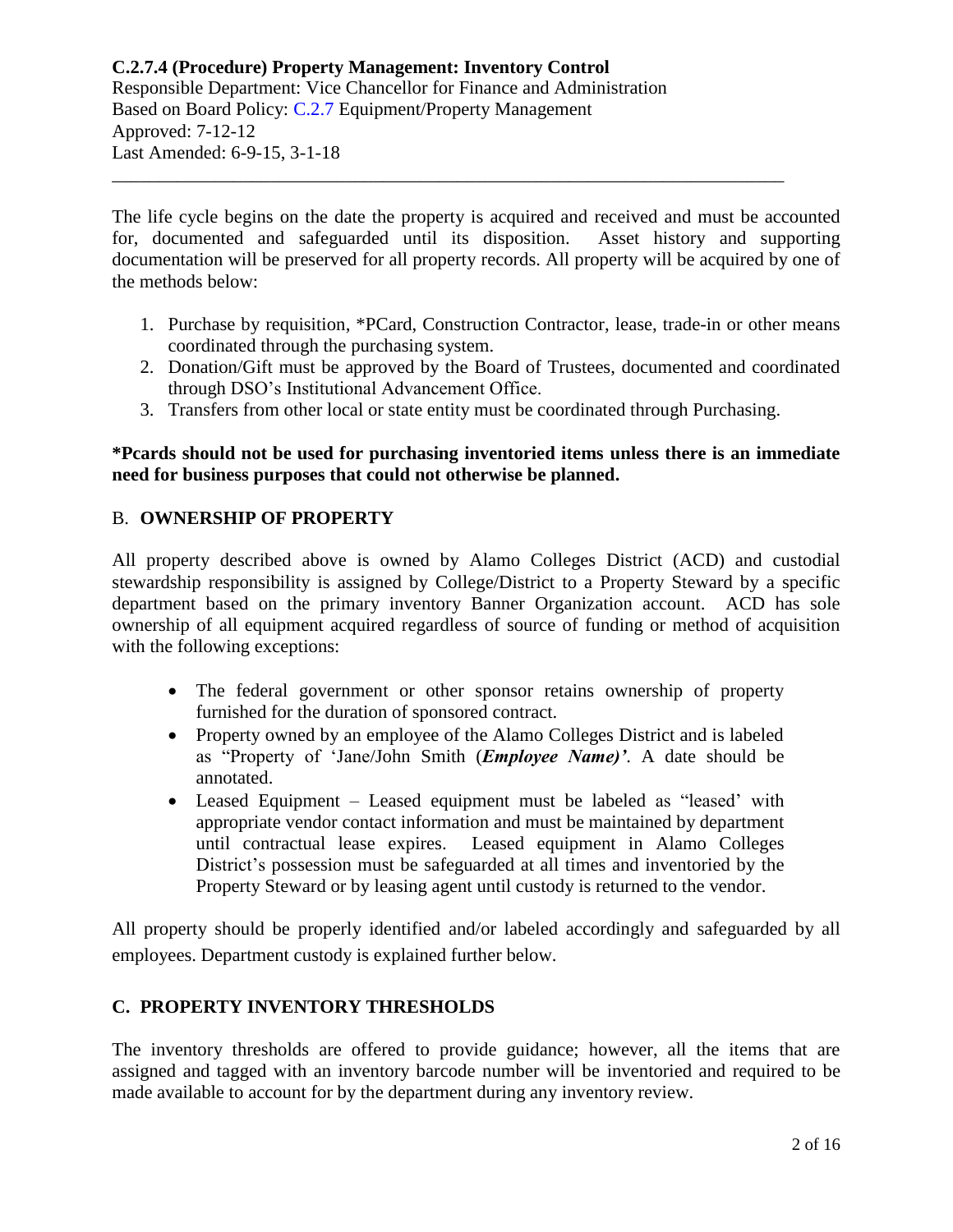| <b>Classification</b>                | <b>Original Cost</b>    | <b>Examples</b>                                                                                                                                                                         |
|--------------------------------------|-------------------------|-----------------------------------------------------------------------------------------------------------------------------------------------------------------------------------------|
| <i>*</i> Capitalized (Tagged)        | $$5,000$ or greater     | aircraft, file servers, forklifts, simulators,<br>training equipment, vehicles                                                                                                          |
| Controlled (Tagged)                  | \$1,000 and \$4,999.99  | pianos, scanners, furniture                                                                                                                                                             |
| **Controlled – high<br>risk (Tagged) | Regardless of Cost      | cameras, camcorders, desktops, fax machines,<br>*firearms, iPads/tablets, laptops, musical<br>instruments, printers, projectors, televisions,<br>recreational equipment, shop equipment |
| ***Un-Tagged                         | <b>Below Thresholds</b> | Furniture, equipment, supplies and other<br>property                                                                                                                                    |

\_\_\_\_\_\_\_\_\_\_\_\_\_\_\_\_\_\_\_\_\_\_\_\_\_\_\_\_\_\_\_\_\_\_\_\_\_\_\_\_\_\_\_\_\_\_\_\_\_\_\_\_\_\_\_\_\_\_\_\_\_\_\_\_\_\_\_\_\_\_\_\_

Property Inventory Thresholds are defined as:

\*Additional information for capitalized assets may be found under policy [C.1.11](https://www.alamo.edu/siteassets/district/about-us/leadership/board-of-trustees/policies-pdfs/section-c/c.1.11-policy.pdf) **Accounting for Capital Assets**.

\*\*High Risk - Firearms will be issued a barcode and added to the inventory and cross-referenced by serial number, but will not be physically tagged with a barcode.

\*\*\*Employees should safeguard all property at all times and ensures resources are utilized for the purposes for which these resources have been procured. See Ethics Handbook.

In accordance with policy  $C.1.11$ , expanded definitions are provided below:

## **1. Capitalized Property**

Property with a unit cost of \$5,000 or more and a useful life of at least five years will be recorded on the inventory at the original cost of purchase. Capitalized property will remain on the inventory for internal control purposes until disposition.

#### **2. Controlled Property**

Property with a unit cost between \$1,000 and \$4,999.99, will not be capitalized but will remain on the inventory for internal control purposes until disposition.

#### **3. \*\*Controlled Property– High Risk**

Property valued at ANY COST, identified as attractive, high-risk and susceptible to loss or theft will not be capitalized and will remain on the inventory for internal control purposes until disposition.

\*\*Some items may be added if analysis determines the property is an accounting control risk.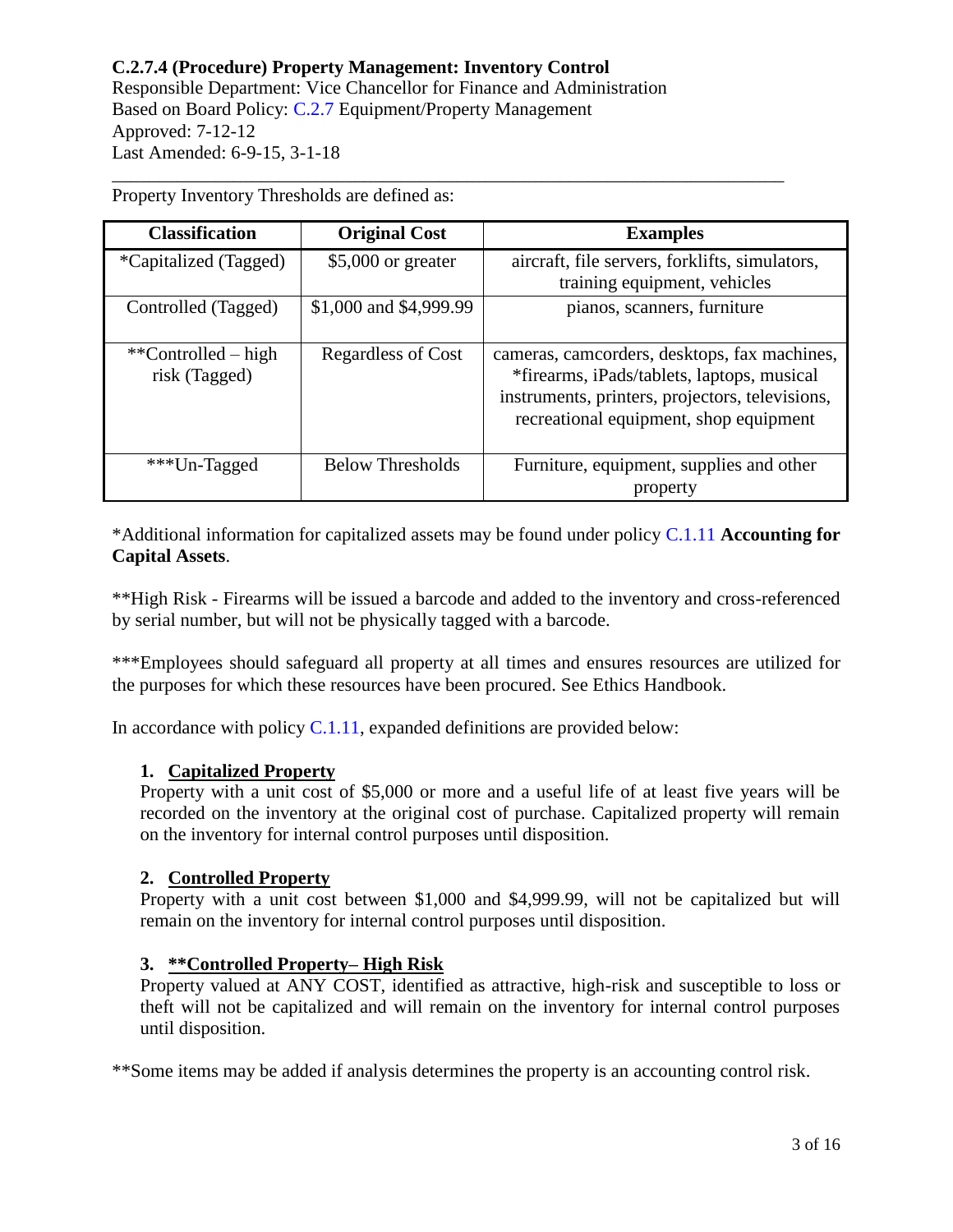All items in the categories above are assigned an Alamo Colleges District inventory number and a barcode shall be affixed to each item indicating it is the property of ACD. Property defined by thresholds must be purchased following purchasing guidelines.

\_\_\_\_\_\_\_\_\_\_\_\_\_\_\_\_\_\_\_\_\_\_\_\_\_\_\_\_\_\_\_\_\_\_\_\_\_\_\_\_\_\_\_\_\_\_\_\_\_\_\_\_\_\_\_\_\_\_\_\_\_\_\_\_\_\_\_\_\_\_\_\_

To facilitate the purchase process, inventoried items that meet the thresholds above should be identified by specific expense triggered by a selection of the correct *Account Code* in the FOAP or Fund Organization *Account* Program structure. This will ensure correct coding and accounting for the property. Also, this is an internal control indicator to alert that an item will potentially require inventory addition and tagging.

*Examples of Account Codes are below:*

- 74301 Furniture and Equip over 5K 5 YRS
- 74302 Furniture and Equip over 5K 7 YRS
- $-$  74606 High Risk Comp & Other IT Equip <\$5K
- 74614 Computer Equipment 1K to 5K

Additional account selections for **inventoried items** may be found on the Inventory Control website.

# **D. DONATIONS**

Donations must be approved by the Board of Trustees prior to acceptance. If any donation is valued in a property threshold category, these items will be tagged with a control barcode. All property will be added to the inventory and maintained by Property Steward for the custodial department to which the property was assigned.

Departments should review their work areas and ensure donations can be accounted for following these procedures.

**Departments are required to follow a Donor Request Process. Additional questions should be directed to the Gift & Prospect Coordinator at the District Office of Institutional Advancement.** 

Once the items have been accepted by the Board, departments should notify Inventory Control. The request will be reviewed and an appointment will be coordinated to tag and inventory the donation with a barcode. Once validated, the donation will be added to the inventory and assigned to the Property Steward and department who will retain custodial responsibility. The Property Steward responsible for the department becomes the official custodial steward on record and should follow **Transfer and Location** monitoring to ensure the asset can be accounted for at all times.

# **E. PROPERTY MANAGEMENT SYSTEM OF RECORD**

4 of 16 Alamo Colleges District utilizes an electronic property management system (the System) as the official inventory ledger for all property records. This system is administered by the Inventory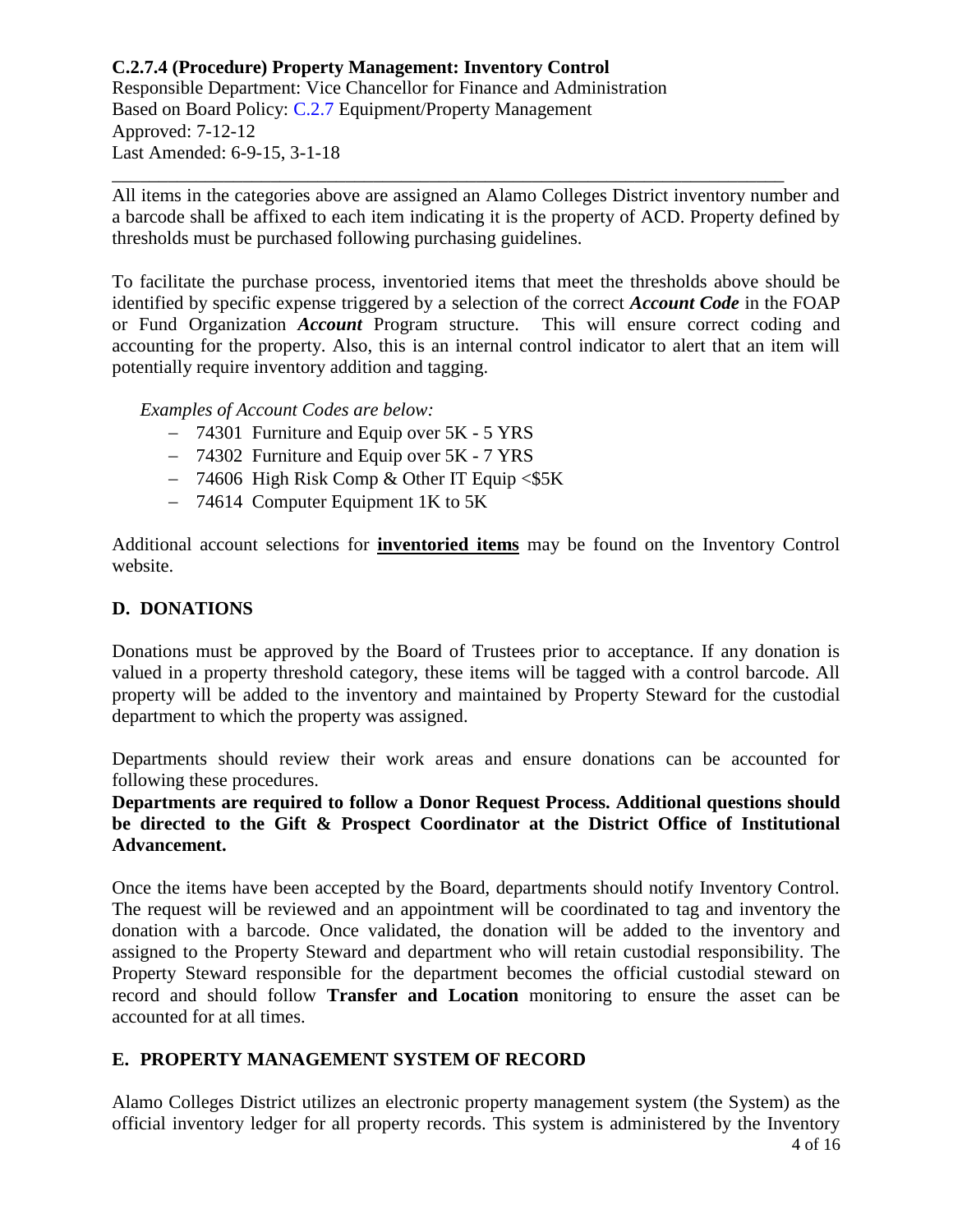Control Department and electronically maintained on-line with the support of barcode and scanning technology. The System is centralized, and organized to maintain integrity of the data used as a subsidiary ledger to record and track equipment which meet capitalized, controlled and high risk thresholds. The System is reviewed and reconciled against the general ledger for any property acquired by the Alamo Colleges District.

\_\_\_\_\_\_\_\_\_\_\_\_\_\_\_\_\_\_\_\_\_\_\_\_\_\_\_\_\_\_\_\_\_\_\_\_\_\_\_\_\_\_\_\_\_\_\_\_\_\_\_\_\_\_\_\_\_\_\_\_\_\_\_\_\_\_\_\_\_\_\_\_

The System provides Self-Service access and should be used by employees to monitor and manage their inventory transactions. The System contains asset history and other pertinent information, including but not limited to:

- 1. Barcode Tag Number
- 2. Location (Campus, Bldg and Room)
- 3. Last Date of Physical Inventory
- 4. Description of Property
- 5. Custodial Department Inventory Account
- 6. Original Acquisition Cost (OAC)
- 7. Purchase Order
- 8. In-Service Date
- 9. Original Funding Source (OFS)
- 10. Serial Number
- 11. Manufacturer
- 12. Historical Data

## **Updates will be primarily accomplished by Property Stewards/ Assistants**.

Departments will enter changes to locations and transfer of property to other departments into the System. Inventory training detailing Inventory Control procedures and guidelines is available. Property Stewards will be required to attend inventory training. All property inventory reports and statistical analysis will be executed utilizing data from the System in order to comply with annual reporting requirements.

## **F. RESPONSIBILITY AND ACCOUNTABILITY FOR PROPERTY**

ALL EMPLOYEES are responsible for safeguarding, securing and accounting for property.

This includes taking the annual required inventory training, adhering to inventory procedures and collaboratively participating in resolution of inventory matters. This will ensure that property can be accounted for, safeguarded and successfully located at all times.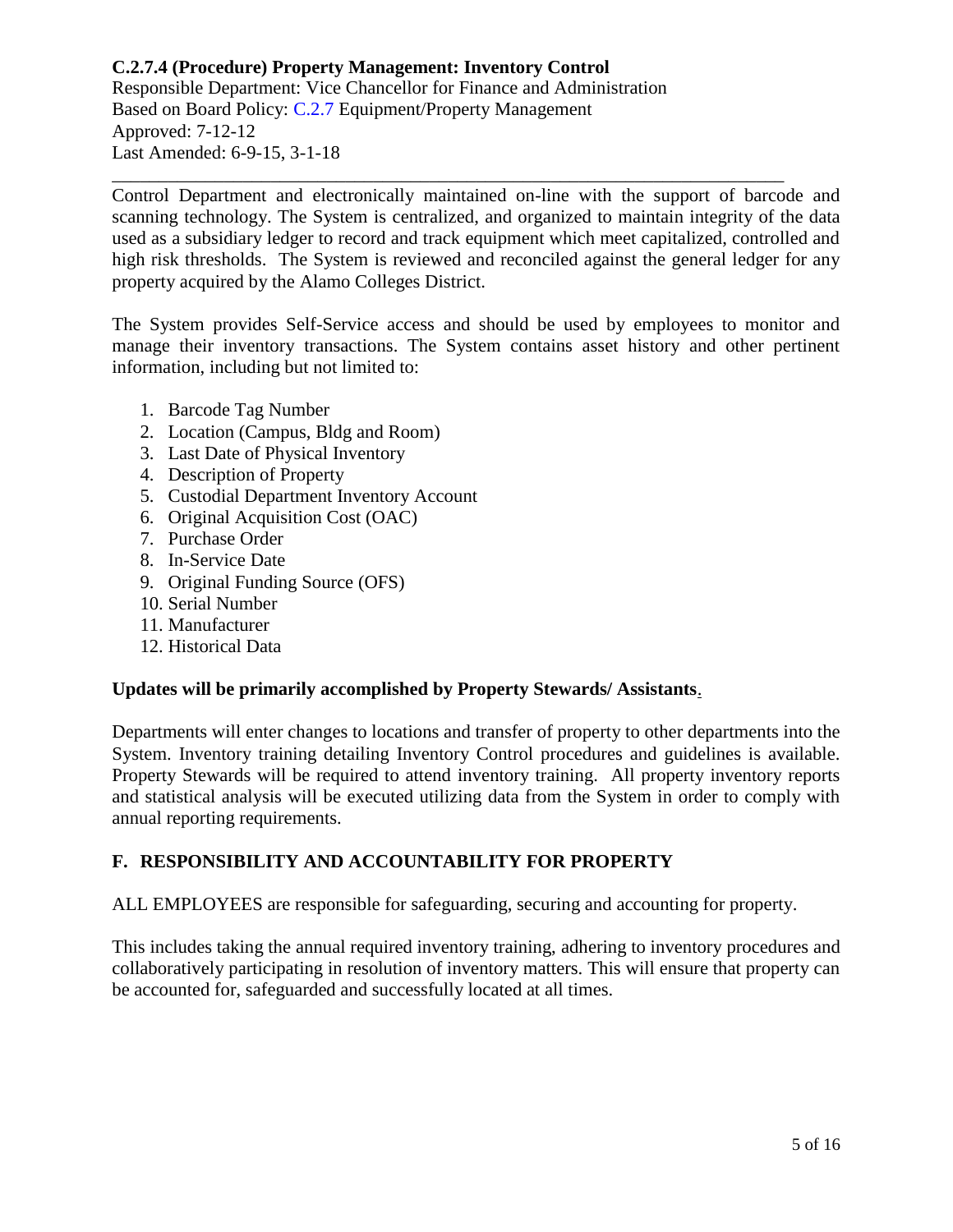#### *ACD Ethics Handbook:*

*"We have a responsibility to make sure that Alamo Colleges District resources are used for the purposes for which these resources have been procured."*

\_\_\_\_\_\_\_\_\_\_\_\_\_\_\_\_\_\_\_\_\_\_\_\_\_\_\_\_\_\_\_\_\_\_\_\_\_\_\_\_\_\_\_\_\_\_\_\_\_\_\_\_\_\_\_\_\_\_\_\_\_\_\_\_\_\_\_\_\_\_\_\_

*"All Alamo Colleges District employees who manage financial resources or are involved in financial transactions must be familiar with the Alamo Colleges District accounting structure and the policies and procedures that govern these transactions."*

*"Employees must record all financial transactions accurately and in a timely manner, leading to a clear identification of the true business nature of each transaction, and must make and approve payments on behalf of the Alamo Colleges District only for the purpose described in the supporting documentation."*

## 1. **Department Custodial Accountability and Responsibility**

Custodial responsibility for property is based on original signature acceptance and assigned to the current supervisor/Property Steward accountable for the department.

## **Property Steward:**

The **Property Steward (PS) w**ill generally be the **Budget Manager** responsible for approving purchases and he/she is the supervisor responsible for the custody and care of the property for department to which they are responsible. The PS is accountable for the annual inventory results and will ensure all employees adhere to inventory procedures and attend all necessary inventory training to assist them with ensuring proper stewardship of inventoried items.

Property Stewards are responsible for:

- establishing and enforcing inventory procedures for property assigned to the department
- ensuring that all staff employees attend inventory training
- ensuring property is accounted for at all times

The PS will appoint a Property Assistant (PA) to assist with coordination and maintaining the day-to-day inventory matters within their department.

The Property Steward is further responsible for ensuring property is accounted for at all times and ensuring compliance with the annual and mid-year inventory reviews. 100% accountability can be achieved through routine monitoring and application of procedures as outlined.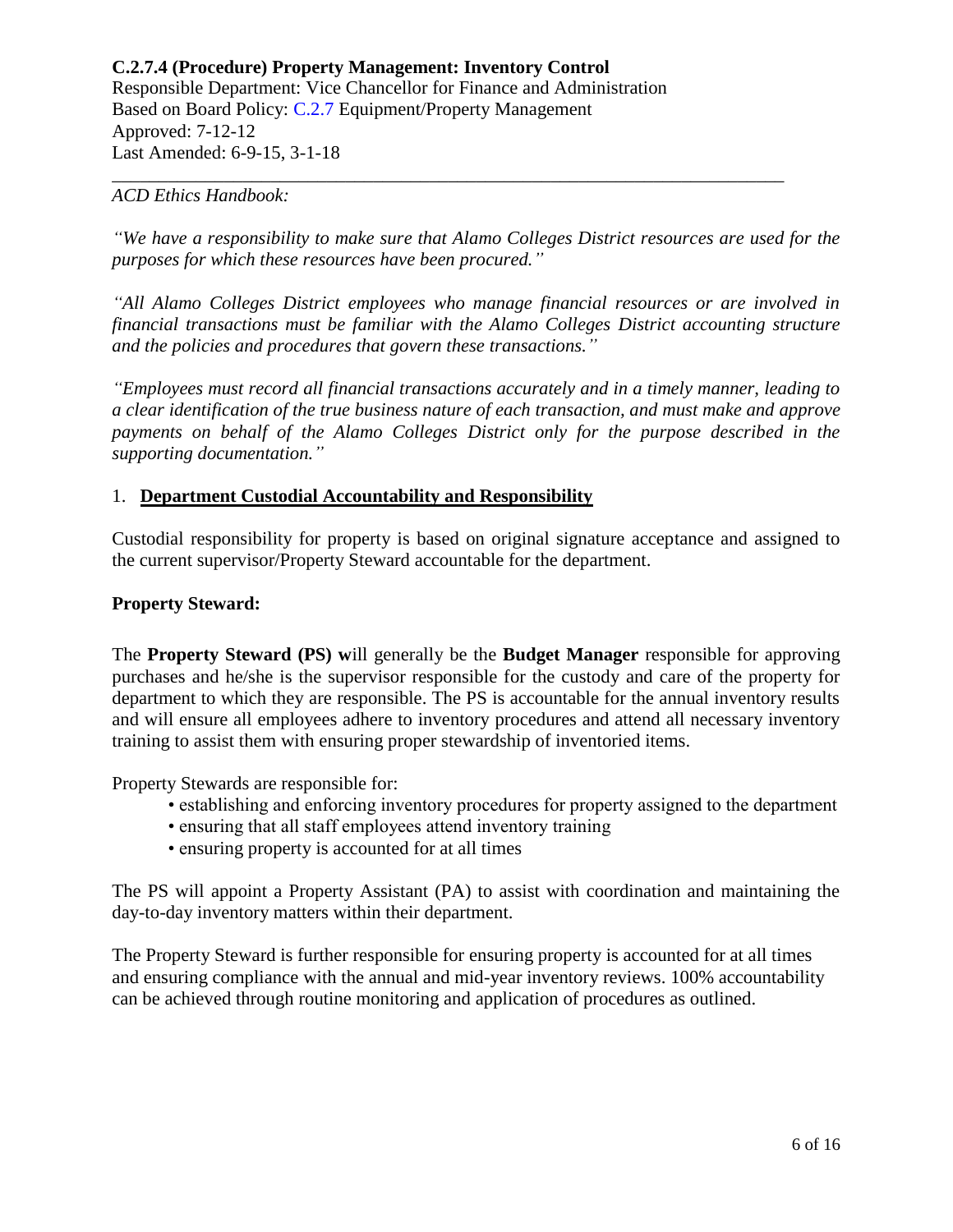# **C.2.7.4 (Procedure) Property Management: Inventory Control**

Responsible Department: Vice Chancellor for Finance and Administration Based on Board Policy: [C.2.7](https://www.alamo.edu/siteassets/district/about-us/leadership/board-of-trustees/policies-pdfs/section-c/c.2.7-policy.pdf) Equipment/Property Management Approved: 7-12-12 Last Amended: 6-9-15, 3-1-18

#### **Property Steward** *continued:*

#### *The Property Steward will take and submit:*

- *a. Property Steward Training - required* In addition to required training for all employees, several short additional inventory training e-clips are required to assist with the inventory monitoring. The Property Steward will take this additional training to ensure he or she is familiar with the process**.**
- *b. Property Steward Acknowledgement* Once training is complete, the Property Steward will submit the **Property Steward Acknowledgement Form** to Inventory Control. The form can be found in the forms section on the Inventory Control website.

Inventory Control will provide access to the inventory system for the Property Steward to approve, transfer and update locations.

\_\_\_\_\_\_\_\_\_\_\_\_\_\_\_\_\_\_\_\_\_\_\_\_\_\_\_\_\_\_\_\_\_\_\_\_\_\_\_\_\_\_\_\_\_\_\_\_\_\_\_\_\_\_\_\_\_\_\_\_\_\_\_\_\_\_\_\_\_\_\_\_

## **Property Assistant:**

The Property Assistant (PA) is the primary liaison for maintaining the day to day routine inventory matters and will coordinate with Inventory Control staff regarding all aspects of property management within their department. The PA will also maintain all related inventory documentation including purchasing, transfer and disposal information. This person is required to take training on the District approved inventory management system.

## *The Property Assistant (PS) will take and submit:*

#### *a. Property Assistant Training*

In addition to required training for all employees several short additional inventory trainings e-clips are required to assist with the inventory monitoring. The Property Assistant will take this additional training to ensure he or she is familiar with the process.

*b. Property Assistant Appointment and Acknowledgement* Once training is complete, the Property Assistant should submit the **Property Assistant Appointment Form** to Inventory Control. This form must contain the approval signature from the Property Steward. The form can be found in the forms section on the Inventory Control website.

Inventory Control will provide access to the inventory system for the Property Assistant to approve, transfer and update locations.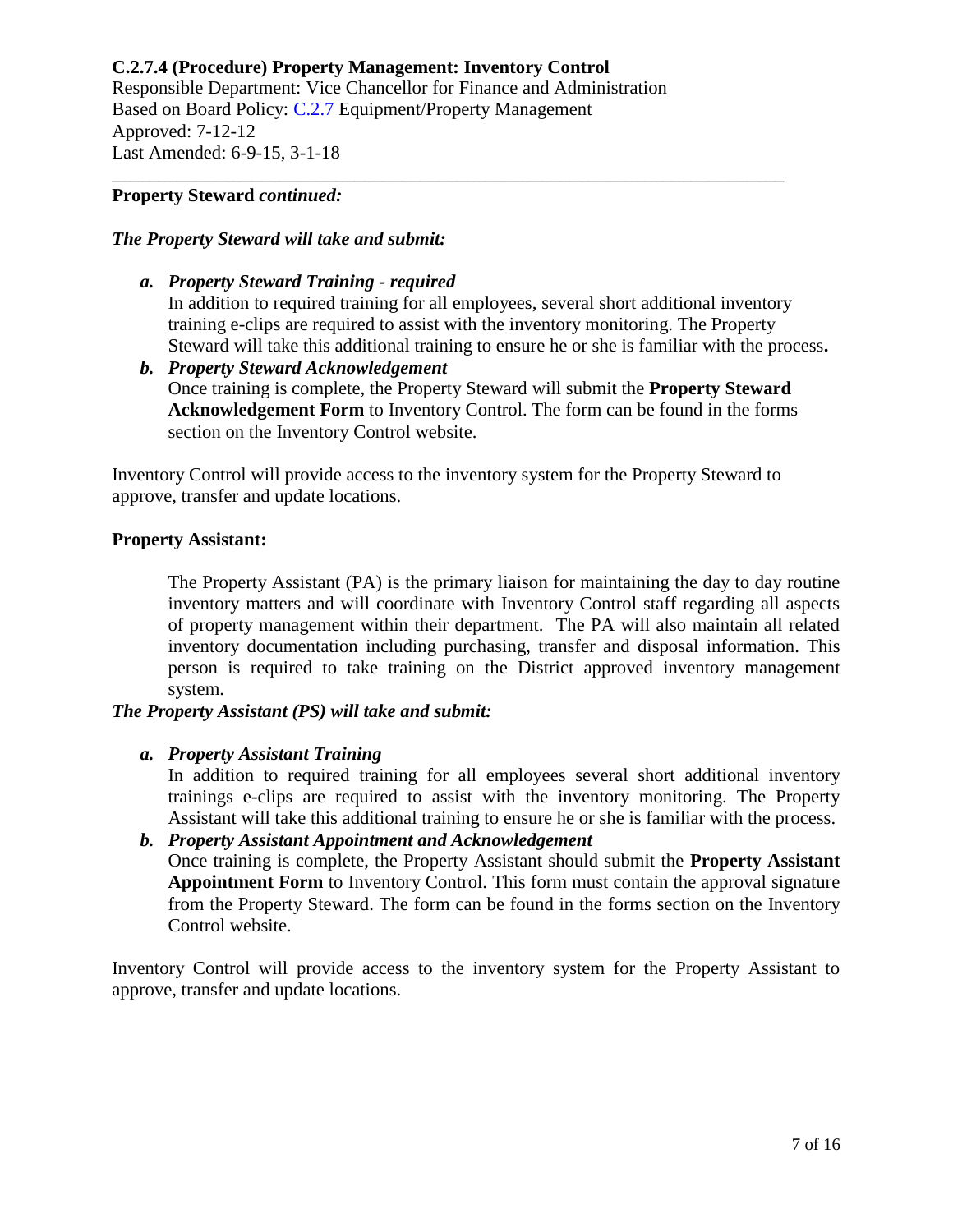## 2. **Inventory Control administers the enterprise-wide property management function. Coordination with various departments is essential for efficient and effective services.**

\_\_\_\_\_\_\_\_\_\_\_\_\_\_\_\_\_\_\_\_\_\_\_\_\_\_\_\_\_\_\_\_\_\_\_\_\_\_\_\_\_\_\_\_\_\_\_\_\_\_\_\_\_\_\_\_\_\_\_\_\_\_\_\_\_\_\_\_\_\_\_\_

## **The inventory team is responsible for:**

- 1. Coordinating enterprise-wide and mitigating risks for property loss.
- 2. Collaborative review of asset procedures for improving asset control.
- 3. Utilizing best practices for efficient asset management.
- 4. Training employees.
- 5. Validating source data and recording timely entries.
- 6. Assigning property to department inventory accounts.
- 7. Inventory \*tagging of new property.
- 8. Location tracking and inventory of buildings.
- 9. Recording adjustments and/or dispositions for inventory transactions.
- 10. Reconciling financial records to physical property records.
- 11. Analyzing and Reporting inventory data to stakeholders.
- 12. Resolving and reconciling physical inventory differences with each college/district.
- 13. Review process improvement opportunities.
- 14. Administering and conducting the physical inventory of property.
- 15. Providing annual inventory certifications management.

\*Tagging property is a joint-responsibility of the Inventory Control and Receiving Departments.

# **G. DEPARTMENT TRANSFER AND LOCATION MONITORING**

## **Assets are assigned to the department confirming receipt of the purchase order to ensure custody of the assets is acknowledged and accounted for as soon as Alamo Colleges District receives the item. This ensures integrity in the accountability process.**

Custodial responsibility remains with the current department and Property Steward until custodial responsibility is transferred and accepted by the new department. Monitoring department to department transfers and location changes is essential to demonstrate stewardship and maintain an accurate inventory.

a. **Department Transfer of Propert**y will be monitored. Property Stewards that approve the release of property to another department are required to ensure a chain of custody for the property exists when items are physically moved between departments. These actions will be documented using the Self-Service inventory system. This will ensure the transferring department has approved the release of the property and custodial acknowledgement and responsibility by the 'receiving' department has occurred. *Property Stewards and Property Assistants should discourage release or property to any department unless the required transfer action has occurred in the System to complete the transfer of chain of custody and to prevent loss of property.*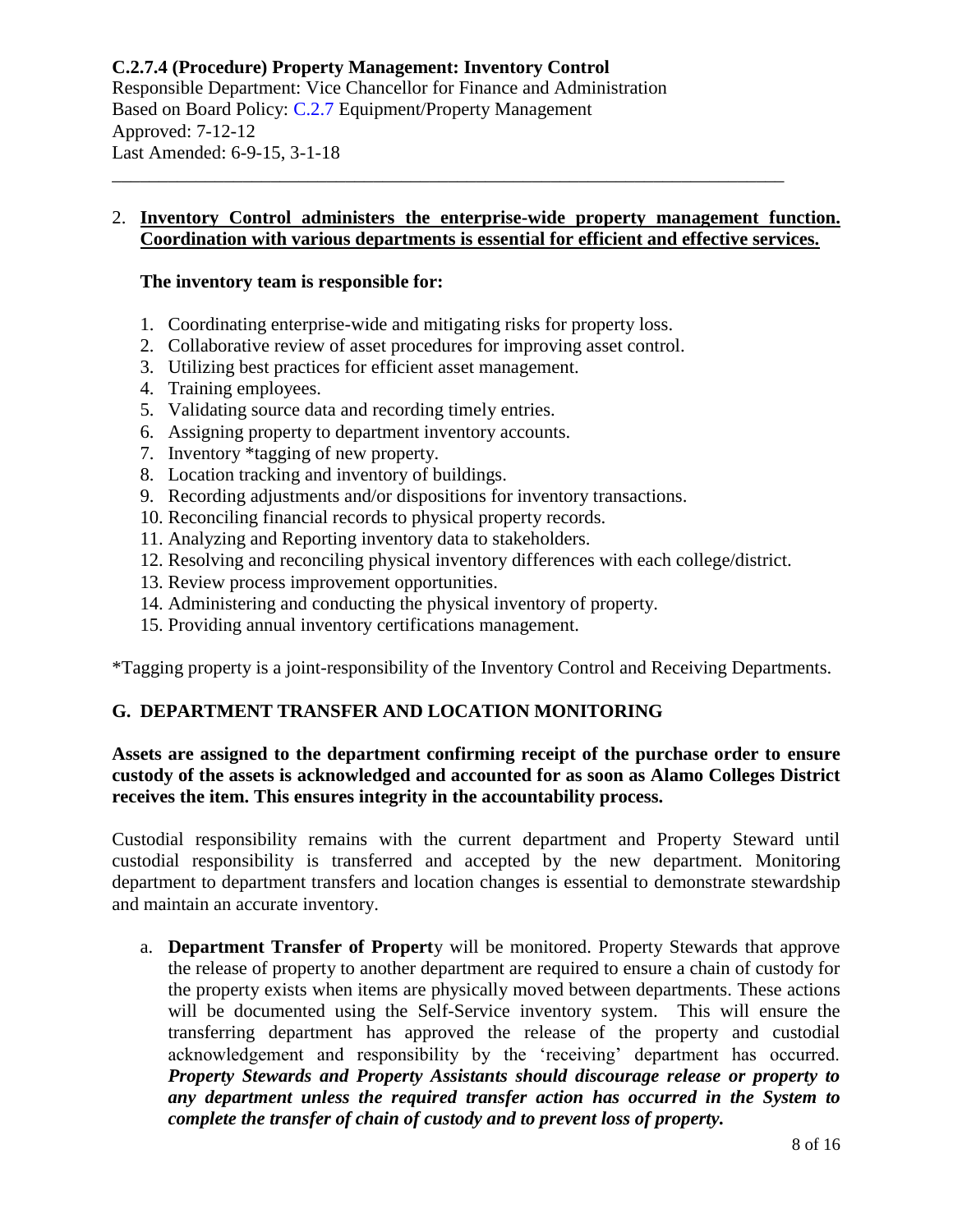b. **Location Monitoring** is required to safeguard property and assure the property is used for the intended purpose. **Location changes** will be entered by the current Property Steward/Assistant into the inventory system to facilitate the Property Steward's custodial responsibility.

\_\_\_\_\_\_\_\_\_\_\_\_\_\_\_\_\_\_\_\_\_\_\_\_\_\_\_\_\_\_\_\_\_\_\_\_\_\_\_\_\_\_\_\_\_\_\_\_\_\_\_\_\_\_\_\_\_\_\_\_\_\_\_\_\_\_\_\_\_\_\_\_

# **H. LOANED PROPERTY TO EMPLOYEES OR STUDENTS**

To facilitate the means for effective and efficient service provided by employees of the Alamo Colleges District and for educational success for students who attend the colleges, equipment may be borrowed on a limited basis by employees and students.

## **Loans will be monitored by the responsible custodial department.**

When Alamo Colleges District's property is taken off-campus, the employee or student assumes financial responsibility for the property and if lost or stolen will be required to replace the item or reimburse Alamo Colleges District for the cost of the item. This applies regardless of whether or not approval has been obtained and if an employee obtains verbal permission and has acknowledged the loss. Failure to comply with obtaining authorizing approvals may result in disciplinary action taken on the employee and/or Property Steward and may result in budget reduction to department/college budget.

## **Any person who declines to comply with Alamo Colleges District loan procedures may be declined this service.**

Employees are required to obtain authorization from their supervisor to utilize property at home for business use.

A Loaned Property Request Form is required when property is borrowed and removed from an Alamo Colleges District campus. This form must be completed by the requesting employee who will ensure all approving signatures are obtained prior to the release and removal of the property.

Once approved, the Property Steward and Property Assistant should ensure a Checkout/in entry is entered in the inventory system. The form should be attached as a permanent record. Training is available for this action.

A copy of the record should be kept with the property at all times and may be required to be presented to Alamo Colleges District Police upon request.

When the property is returned, the custodial department is required to update the Inventory System and location of the item and the form may be annotated once the item has been returned.

Property loan requests are valid for one year and will be updated annually each calendar year.

Additional information can be found on the Inventory Control website.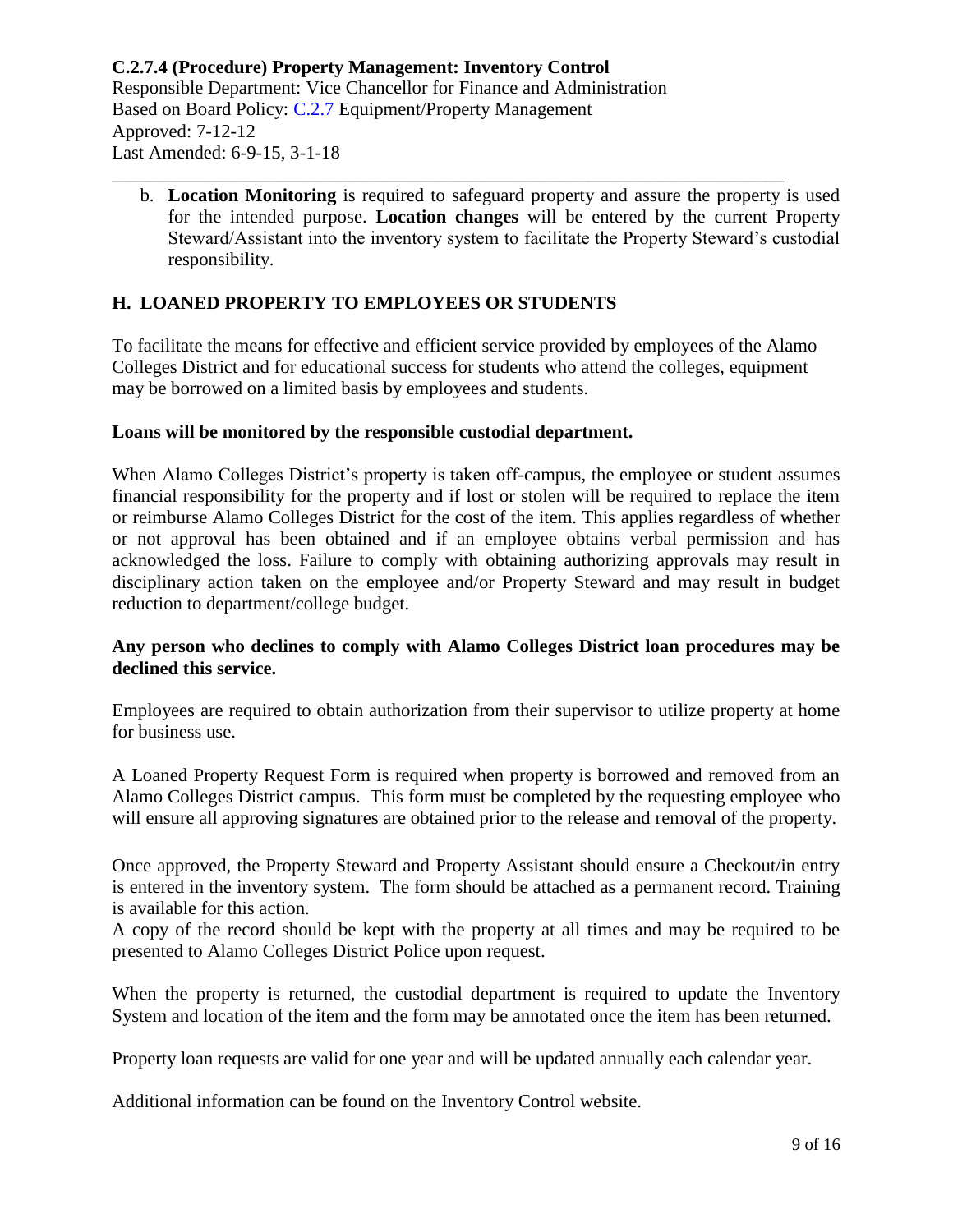#### **Cost Recovery**

Employees or students may be required to reimburse Alamo Colleges District for lost or stolen items. Property Stewards should coordinate with Inventory Control to identify items that will be reconciled through cost recovery.

\_\_\_\_\_\_\_\_\_\_\_\_\_\_\_\_\_\_\_\_\_\_\_\_\_\_\_\_\_\_\_\_\_\_\_\_\_\_\_\_\_\_\_\_\_\_\_\_\_\_\_\_\_\_\_\_\_\_\_\_\_\_\_\_\_\_\_\_\_\_\_\_

Custodial departments with cost recovery for reimbursement of lost or stolen items must be reported to Inventory Control within 48 hours to ensure inventory adjustment is applied to the affected department inventory.

## **Employee Use**

When Alamo Colleges District's property is taken off-campus, the employee assumes financial responsibility for the property and if damaged, lost or stolen will be required to reimburse the Alamo Colleges District.

## **Student Use**

Students are required to follow the Loan Property Check out process. Employees should monitor the loans and are will coordinate with students to return the property upon the due date.

When Alamo Colleges District's property is taken off-campus, the student assumes financial responsibility for the property and if damaged, lost or stolen will be required to reimburse the Alamo Colleges District.

**Property Stewards with custodial responsibility may incur a budget reduction to department/college budget for loss of item.** 

**Students who do not comply with procedures to return the property to Alamo Colleges District within the timeline required, will result in the following actions:**

- **1. Hold placed on student account**
- **2. Student will be required to reimburse Alamo Colleges District for the loss**

Payment for reimbursement of lost or stolen items may be made to the college Business office and must be reported to Inventory Control within 48 hours to ensure inventory adjustment is applied to the affected department inventory. A recovery form is available on the Inventory Control website.

## **I. DISPOSITION**

## 1. **Trade-In of Property**

a. Department must complete a Property Transfer Form (PTF) coordinated through Purchasing.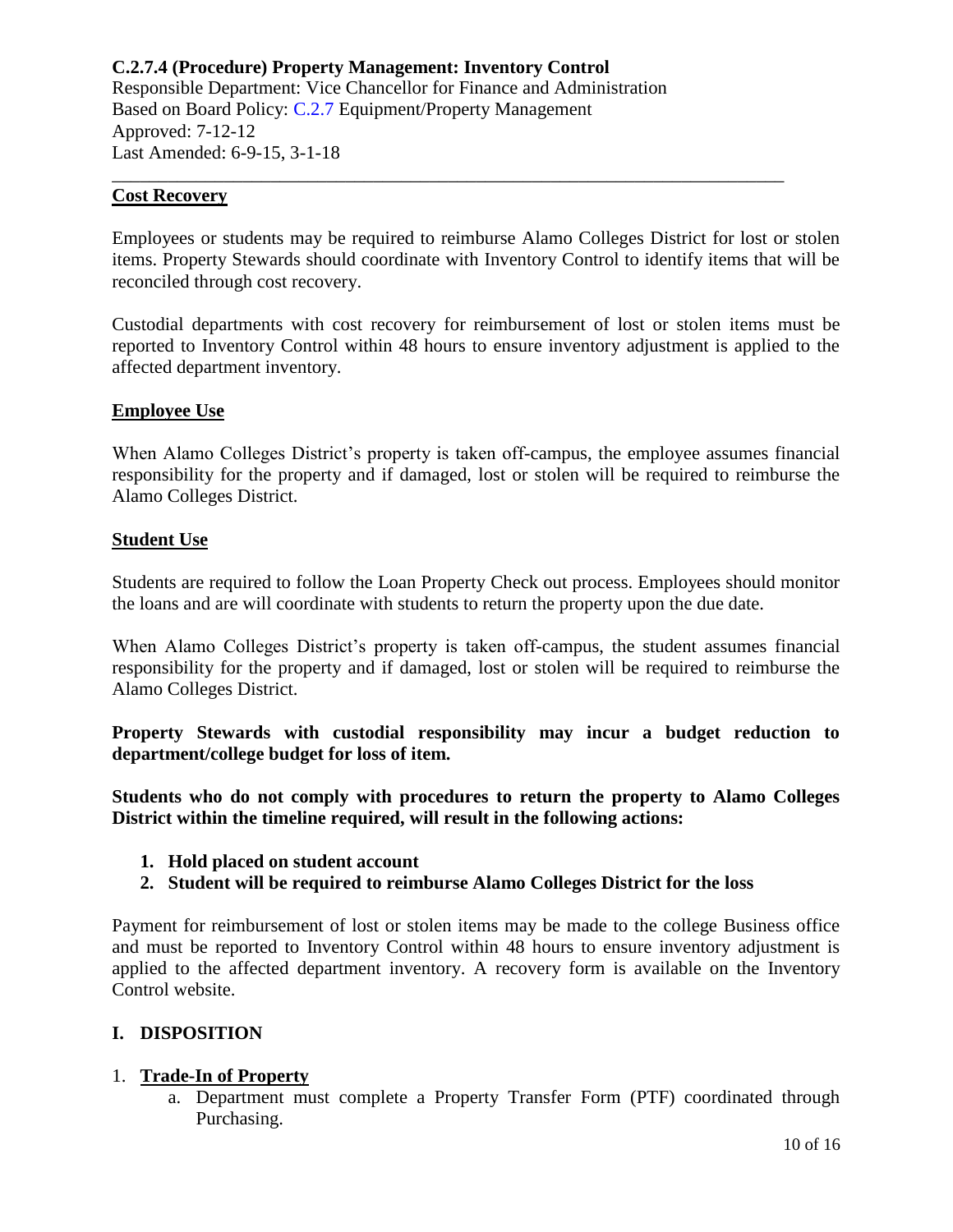# **C.2.7.4 (Procedure) Property Management: Inventory Control**

Responsible Department: Vice Chancellor for Finance and Administration Based on Board Policy: [C.2.7](https://www.alamo.edu/siteassets/district/about-us/leadership/board-of-trustees/policies-pdfs/section-c/c.2.7-policy.pdf) Equipment/Property Management Approved: 7-12-12 Last Amended: 6-9-15, 3-1-18

- b. Either department or purchasing may coordinate a trade-in for an existing item when acquiring a new item.
- c. Trade-in information for old item must be annotated on the new purchase order.
- d. If inventory addition is required, department should notify Inventory Control.

\_\_\_\_\_\_\_\_\_\_\_\_\_\_\_\_\_\_\_\_\_\_\_\_\_\_\_\_\_\_\_\_\_\_\_\_\_\_\_\_\_\_\_\_\_\_\_\_\_\_\_\_\_\_\_\_\_\_\_\_\_\_\_\_\_\_\_\_\_\_\_\_

## 2. **Surplus**

- a. Department must complete a PTF coordinated through Purchasing.
- b. *Recycling* usually technology or other recyclable item.
- c. *Excess*  usually all other non-technology type items.
- d. *Trash* broken equipment and other property.
- e. Department should monitor/verify inventory lists regularly to ensure updates occurred.

## **Note: For items B.1 Trade-In of Property and B.2 Surplus - Coordination with vendors and other agents is required. As such, the Surplus office in the Purchasing department will perform additional actions to ensure the trade-in and surplus process is accomplished.**

## *Purchasing will also:*

- a. Provide initial review and oversight of all Property Transfer Forms.
- b. Coordinate and schedule with vendor or agents to pick up property.
- c. Notify department when a pick up is scheduled.
- d. Assure request documentation is completed.
- e. Notify both the department and Inventory Control when the pick-up request is completed.

## 3. **Items Still Under Warranty**

- a. Department must complete a Defective Equipment Replacement Form (DERM) found on the Inventory Control website.
- b. Department may coordinate directly with the vendor.
- c. Department must provide the completed DERM and supporting documentation to Inventory Control within  $3 - 5$  business days.

## 4. **Cannibalization**

- a. Department, due to a defect, may reutilize parts from a failing item for continued instruction or recycling of materials.
- b. Department must complete a Property Cannibalization Request Form (PCRM) found on the Inventory Control website.
- c. Department must submit a completed PCRM to Inventory Control within  $3 5$ business days.

## 5. **Missing Property or Thefts**

a. Employee must perform a thorough search for any missing item and inform their supervisor/Property Steward.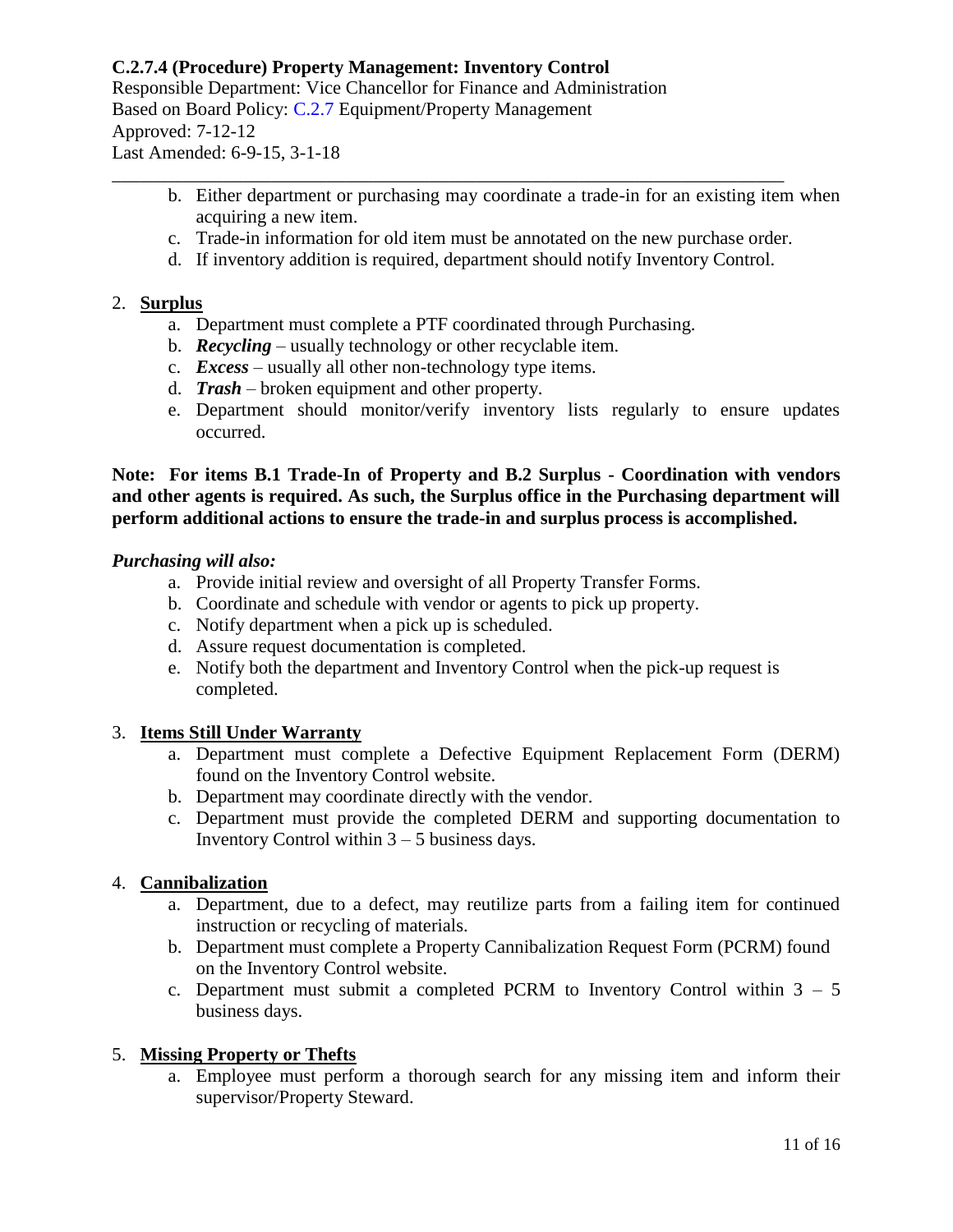# **C.2.7.4 (Procedure) Property Management: Inventory Control**

Responsible Department: Vice Chancellor for Finance and Administration Based on Board Policy: [C.2.7](https://www.alamo.edu/siteassets/district/about-us/leadership/board-of-trustees/policies-pdfs/section-c/c.2.7-policy.pdf) Equipment/Property Management Approved: 7-12-12 Last Amended: 6-9-15, 3-1-18

- b. Report incident to Alamo Colleges District Police within 48 hours of discovery. Police will review and determine if the incident is missing or if evidence suggests that a theft occurred and will prepare a report.
- c. Report incidents that do not occur on an Alamo Colleges District college or official site to the appropriate police authority such as SAPD or another jurisdiction.
- d. Department is responsible for requesting a copy of the incident report; usually available within 10 days.
- e. Department should send copy of report to Inventory Control within 30 days.

\_\_\_\_\_\_\_\_\_\_\_\_\_\_\_\_\_\_\_\_\_\_\_\_\_\_\_\_\_\_\_\_\_\_\_\_\_\_\_\_\_\_\_\_\_\_\_\_\_\_\_\_\_\_\_\_\_\_\_\_\_\_\_\_\_\_\_\_\_\_\_\_

f. Inventory Control will review and determine if an inventory adjustment is required and will notify the department of the outcome.

# 6. **Recovery and Disposition of Lost/Stolen Property**

If the item has been loaned to an employee or student and the item has been lost and cannot be returned to the college, the student or employee will reimburse Alamo Colleges District.

- a. All supporting documentation should be provided to Inventory Control within 48 hours of reimbursement/recovery. Documents should include:
	- 1) Approved Property Loan Request Form
	- 2) Proof of payment to the Alamo Colleges District Bursar Office
- b. Once documents are received and payment recovery has been confirmed, Inventory Control will enter an inventory adjustment.
- c. Notification will be provided to the employee and department.

Additional information with detailed contacts and process steps may be found on the Inventory Control website.

## 7. **Inventory Loss/Write-Off**

As a result of any exceptions not resolved by the closing date for the official annual inventory, a disposition and write-off for the asset and financial records will be recorded for the asset history.

- a. The department inventory records will be adjusted at the conclusion of the annual reconciliation and receipt of the certification.
- b. The department, College and DSO leadership will receive notification.

# **J. REINSTATEMENT OF DISPOSITION**

If a previously disposed item is identified or located later, a reinstatement of the inventory record is required. Custodial responsibility and acknowledgement of the item is required. Follow the process below:

- a. Department must complete a Property Reinstatement Form (PRM) found on the Inventory Control website.
- b. Department must obtain Property Steward Approval.
- c. Department must submit the completed PRM to Inventory Control.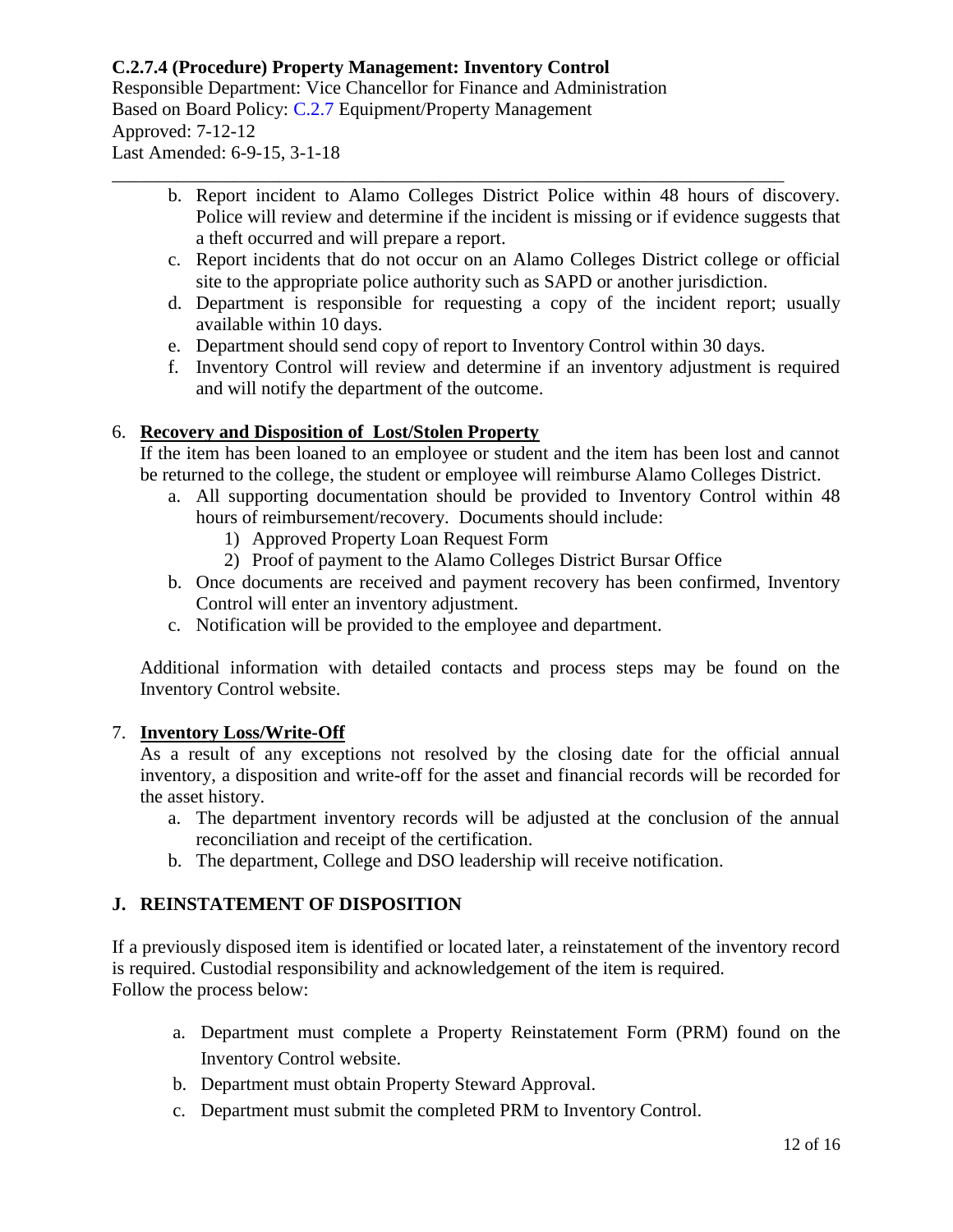d. Inventory Control will reinstate and coordinate replacement barcode if applicable.

\_\_\_\_\_\_\_\_\_\_\_\_\_\_\_\_\_\_\_\_\_\_\_\_\_\_\_\_\_\_\_\_\_\_\_\_\_\_\_\_\_\_\_\_\_\_\_\_\_\_\_\_\_\_\_\_\_\_\_\_\_\_\_\_\_\_\_\_\_\_\_\_

e. Inventory Control will notify the department when an adjustment has been made.

All property must be disposed of through appropriate disposal procedures. Proper disposal will ensure accountability through disposition of the property and reconciliation of the record.

Failure to comply with the notification process described above may result in additional inventory losses and incomplete inventory records. Custodial responsibility will remain with the Property Steward and department inventory account on record.

*Additional information regarding Disposal of College District Property and coordinating surplus and trade-in information may be found on the Purchasing website or Procedure [C.2.7.3](https://www.alamo.edu/siteassets/district/about-us/leadership/board-of-trustees/policies-pdfs/section-c/c.2.7.3-procedure.pdf) Disposal of College District Property.*

# **K. GENERAL RULES GOVERNING ACQUIRING AND TAGGING INVENTORY**

As a compliance component of internal control, all inventoried property acquired is institutionally monitored. Several check and balances are in place to ensure compliance efficacy; including purchase account coding, receiving of goods, payment reconciliation, department acknowledgement and validation from Inventory Control.

Property Stewards and Property Assistants should be familiar with these general rules for all capitalized, controlled and high risk items. Employees should monitor these purchases to ensure the following guidelines are met.

These items:

- 1. Must be clearly itemized on the original requisition to ensure the purchase order contents and information can be understood to determine proper accounting and if tagging is required.
- 2. May not have combined funding sources unless approval is obtained from Finance.
- 3. Must be coded properly by the appropriate Banner expense account.
- 4. Will be inventoried, assigned an inventory tracking number, and tagged with a barcode label.
- 5. When received directly by the department, must be reported to Inventory Control within five (5) business days of receipt for addition to the inventory and tagging coordination, if applicable.
- 6. May only be purchased and used for official Alamo Colleges District business.
- 7. May not be bargained for trade without consulting with Purchasing.
- 8. May not be purchased to be given away without appropriate committee and leadership approvals.
- 9. May not be returned to the vendor without proper documentation and appropriate notification to Inventory Control.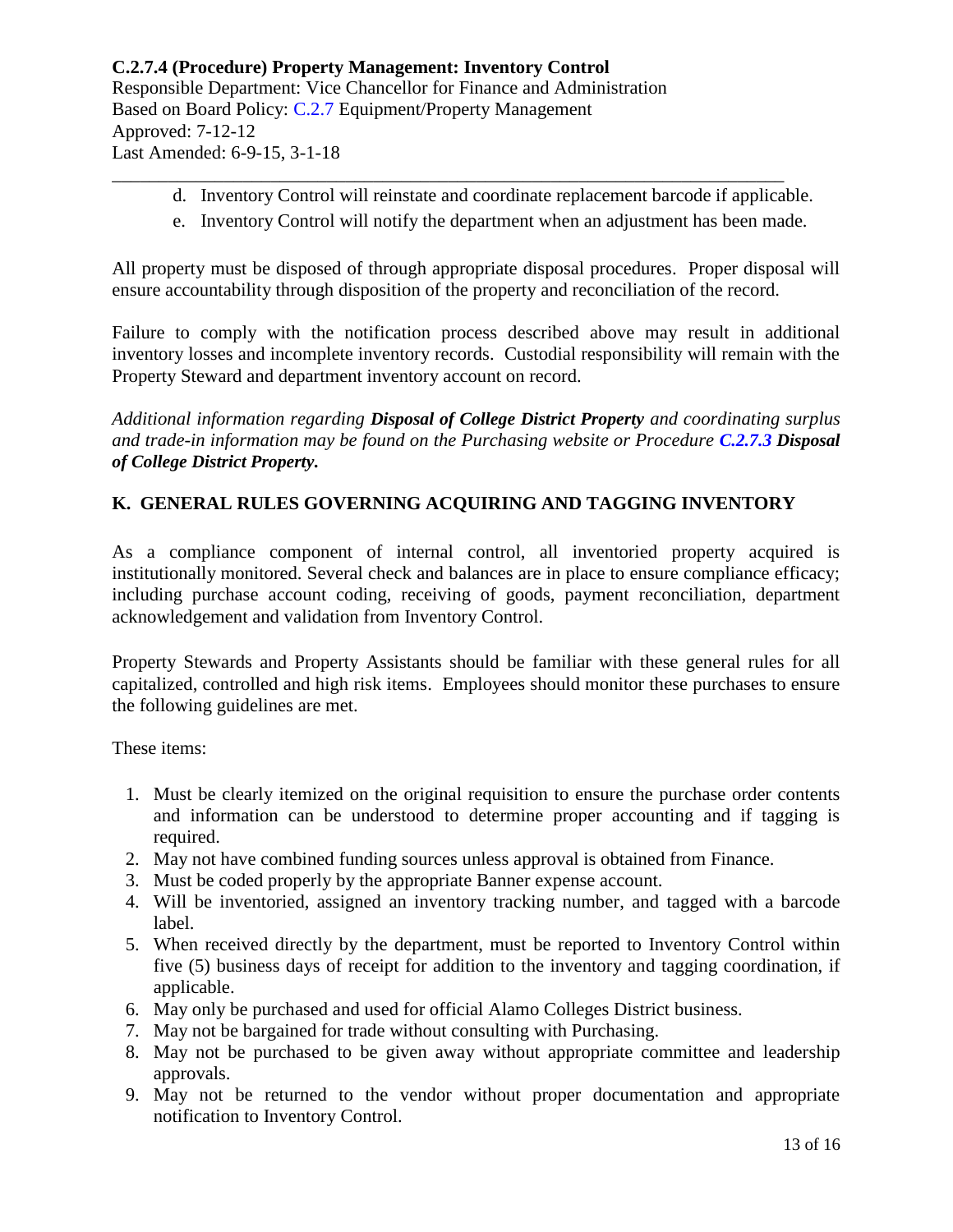## **The above actions will ensure the Property Steward has:**

1. Approved and acknowledged custodial responsibility for the property.

\_\_\_\_\_\_\_\_\_\_\_\_\_\_\_\_\_\_\_\_\_\_\_\_\_\_\_\_\_\_\_\_\_\_\_\_\_\_\_\_\_\_\_\_\_\_\_\_\_\_\_\_\_\_\_\_\_\_\_\_\_\_\_\_\_\_\_\_\_\_\_\_

- 2. Confirmed acceptance so vendor can be paid.
- 3. Coordinated with Inventory Control to ensure the new purchase is added to inventory and properly labeled.
- **4.** Scheduled the purchase for tagging and that all appropriate funding source information is reconciled to the district's financial records.

# **L. PHYSICAL INVENTORY**

An annual inventory of tagged property will be conducted by the Inventory Control Department in collaboration with each college/district. Property Stewards and Property Assistants should review the inventory for the department they are assigned to regularly. Each department is responsible for keeping inventory and records current at all times. The PS and PA are the official contacts and are responsible for monitoring their inventory year-round and ensuring records are up to date. This may require the department to perform its own periodic inventory more than once a year. Property Stewards will be accountable for the results.

A mid-year inventory review may be conducted as a result of repeated losses by a department. This additional tool will focus on process improvement, training and communication of property monitoring requirements to improve results and reduce losses. Property Stewards will be accountable for the results.

Inventory Control may conduct random inventory audit reviews to assist departments and ensure all the property is accurately recorded.

#### **Communication Protocol**

All communication for the annual or mid-year inventory reviews will be coordinated through each college Vice President of College Services, Vice Chancellor or Administrative designee to ensure stakeholder involvement. Leaders will share expectations with their college, department and team.

Intermediate status reports will be sent to each Property Steward. Property Stewards are responsible for resolving issues and communicating a change in their department contacts.

## **M. RECONCILIATION AND CERTIFICATION**

Upon completion of a physical inventory, a reconciliation and certification of the results is required to finalize and close the results for the current year. The physical inventory results will be reviewed and reconciled to the financial records by Inventory Control Department in cooperation with the departments after the physical inventory is conducted.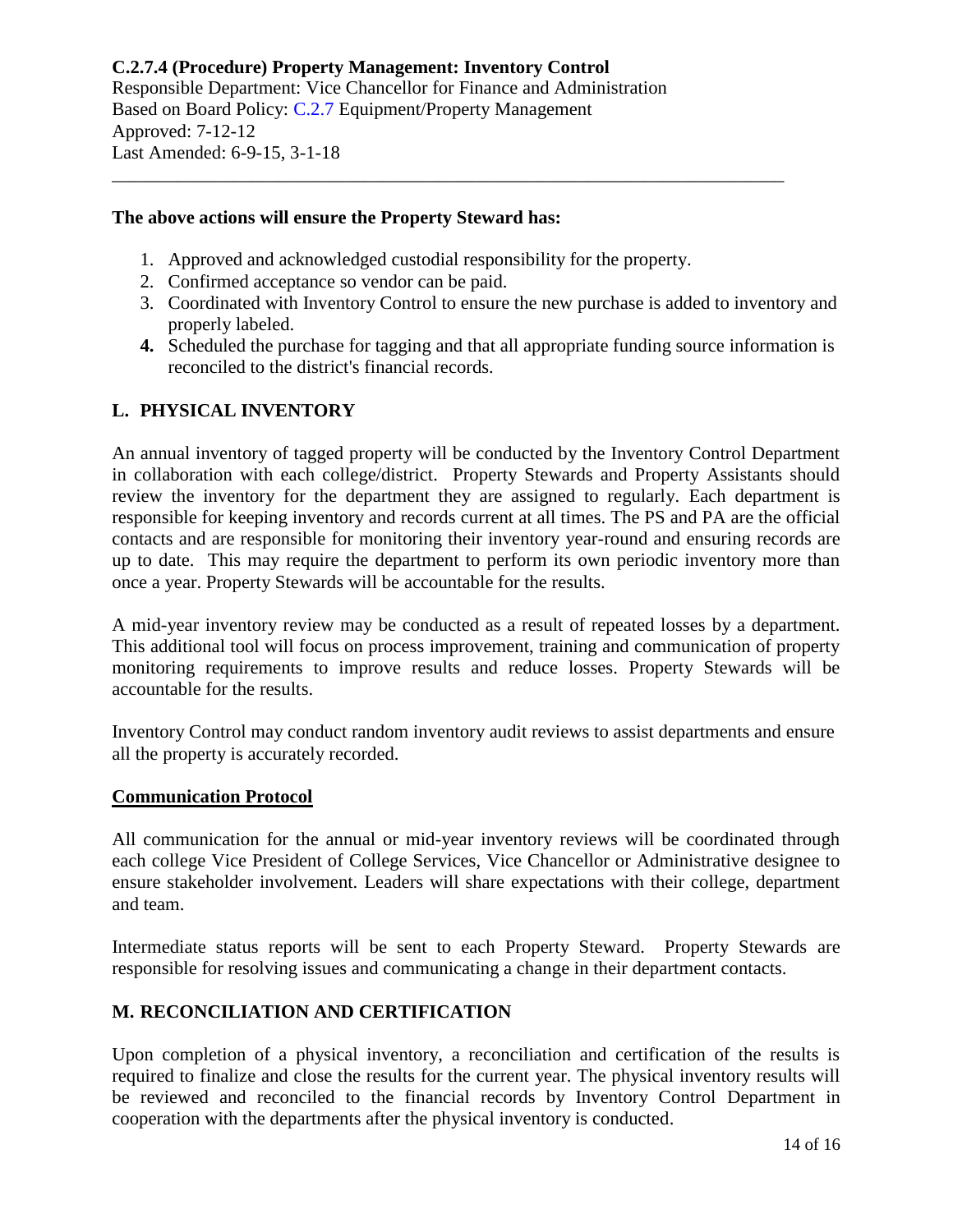Property Stewards and Property Assistants are important contributors to resolution of the final results. It may be necessary for coordination with other employees to successfully resolve any exceptions. Property Stewards are accountable for the results.

\_\_\_\_\_\_\_\_\_\_\_\_\_\_\_\_\_\_\_\_\_\_\_\_\_\_\_\_\_\_\_\_\_\_\_\_\_\_\_\_\_\_\_\_\_\_\_\_\_\_\_\_\_\_\_\_\_\_\_\_\_\_\_\_\_\_\_\_\_\_\_\_

## **Certification**

Once all exceptions have been reviewed and the reports are finalized, the results and certification will be released to the appropriate President and Vice President or Vice Chancellor. The appropriate official will be responsible for certifying that the physical inventory has been conducted and verified by the Property Steward as the accountable department representative.

#### **Recording the Adjustment after the Annual Inventory**

As a final step, exception items not reconciled will incur and inventory adjustment to remove the record and will be deducted from the appropriate college/department budget with the appropriate disciplinary action taken.

The adjustment to the inventory record is called a write-off.

At the beginning of the following inventory year, the inventory account begins the year with a 100% accountability. The succeeding inventory will validate continued achievement for this result.

PVC leaders should provide annual guidance to their teams to champion the inventory review, ensure successful resolution of exceptions and to assure an efficient reconciliation and certification of the results.

#### **Overview of the Reconciliation of Inventory Process:**

- 1. Property Stewards and Property Assistants maintain a current inventory and perform an interim inventory throughout the year
- 2. Physical inventory performed annually or mid-year by Inventory Control staff, coordinated through College Vice President/President and Vice Chancellor or DSO Leader
- 3. Intermediate status reports are sent to each Property Steward by department as field work progresses.
- 4. Inventory field work completed preliminary results and exceptions identified
- 5. Departments have two-week reconciliation period to locate exceptions
- 6. Final reports submitted to College Vice President/President and Vice Chancellor or DSO Leader
- 7. College President/VC or DSO Leader certifies the results of the inventory
- 8. Possible consequences for missing inventory:
	- a. Reduction in department budget